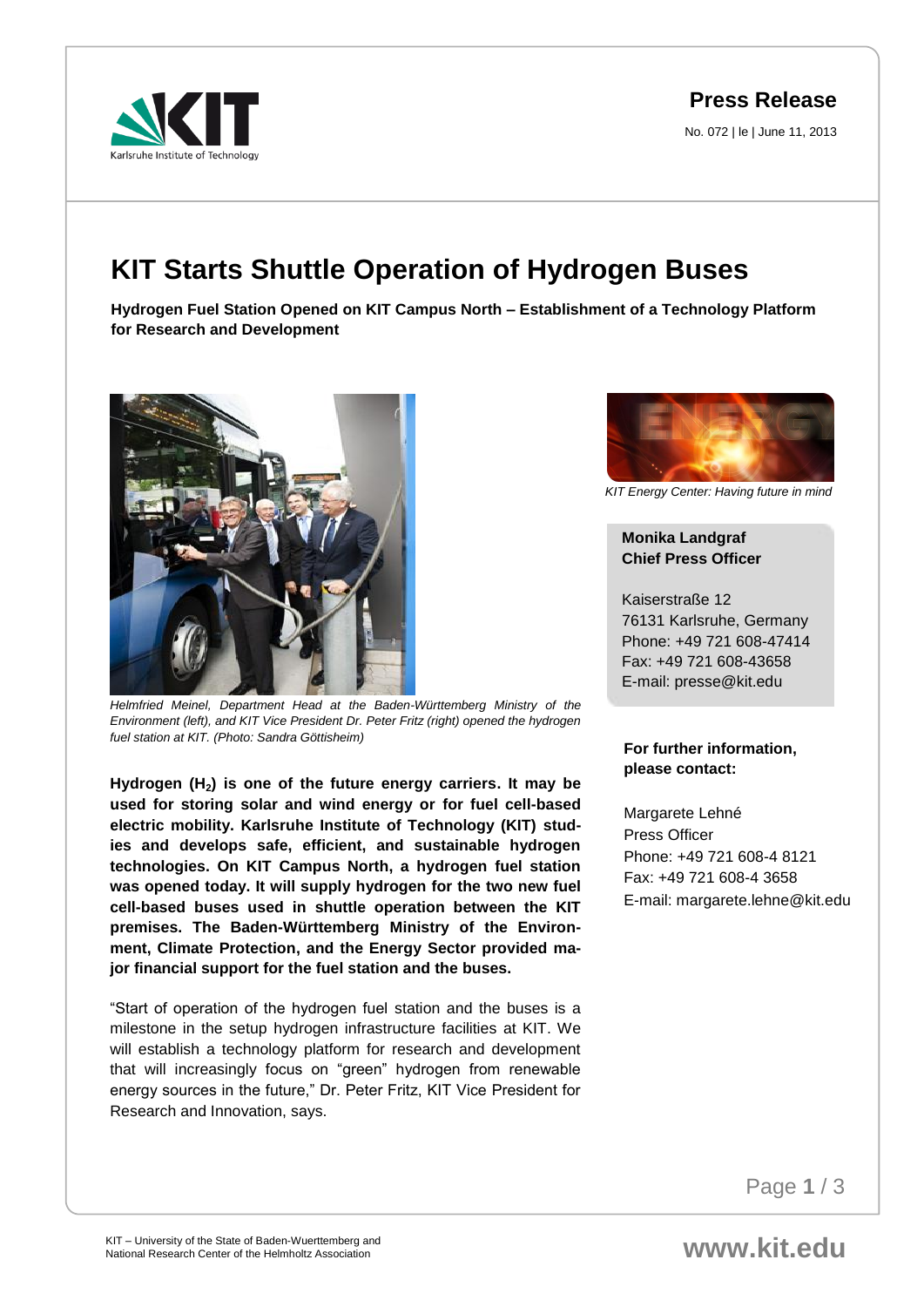**Press Release** No. 072 | le | June 11, 2013



The Baden-Württemberg Ministry of the Environment, Climate Protection, and the Energy Sector supported the KIT project with more than 3.2 million Euros. "In the future, we will produce hydrogen from renewable energies and use it for producing and storing energy. Fuel cells are highly efficient energy converters and, hence, key technologies for future sustainable mobility and clean, decentralized electricity and heat supply of buildings," Helmfried Meinel, Department Head at the Ministry of the Environment, emphasizes.

The new fuel station supplies 80 kg of hydrogen per day, corresponding to about three bus loads. Hence, it is one of the hydrogen fuel stations with the highest supply volume in South Germany. Refueling takes about 20 minutes. The KIT  $H<sub>2</sub>$  shuttle bus will transport passengers between KIT Campus North and Campus South. It will replace the diesel buses used so far. From June 12, KIT's Campus East (Mobility and Innovation) will also be included in the service. Employees and students of KIT may continue to use this service at no costs. "Shuttle operation with about 80,000 passengers per year guarantees a permanently high usage rate of the fuel station. We will be able to extensively use the newly installed  $H_2$  technologies and to demonstrate their suitability and applicability for a large number of users," says Dr.-Ing. Thomas Jordan, Head of the Hydrogen Working Group at KIT.

Scientists are working on advanced processes for hydrogen production from renewable energy sources. An example is the production of hydrogen from residues of agriculture and forestry and food processing. KIT has developed methods to process variable qualities of sustainable biomass. For this purpose, pilot plants were set up. In the near future, KIT will be able to produce own "green hydrogen" for the operation of the hydrogen buses.

Presently, about 80 scientists of various disciplines are working on technologies for the production, storage, and use of hydrogen. Research focuses on storage materials as well as on process, systems, and safety technologies. KIT pursues a systemic approach, with the complete chain of energy conversion from primary energy to production processes to the direct use in the mobility sector being covered. "We are also studying interactions with the users. In the KIT shuttle, users can experience a new and fascinating technology as part of their everyday life," Thomas Jordan says.

**More information: [www.kit.edu/h2shuttle](http://www.kit.edu/h2shuttle)**